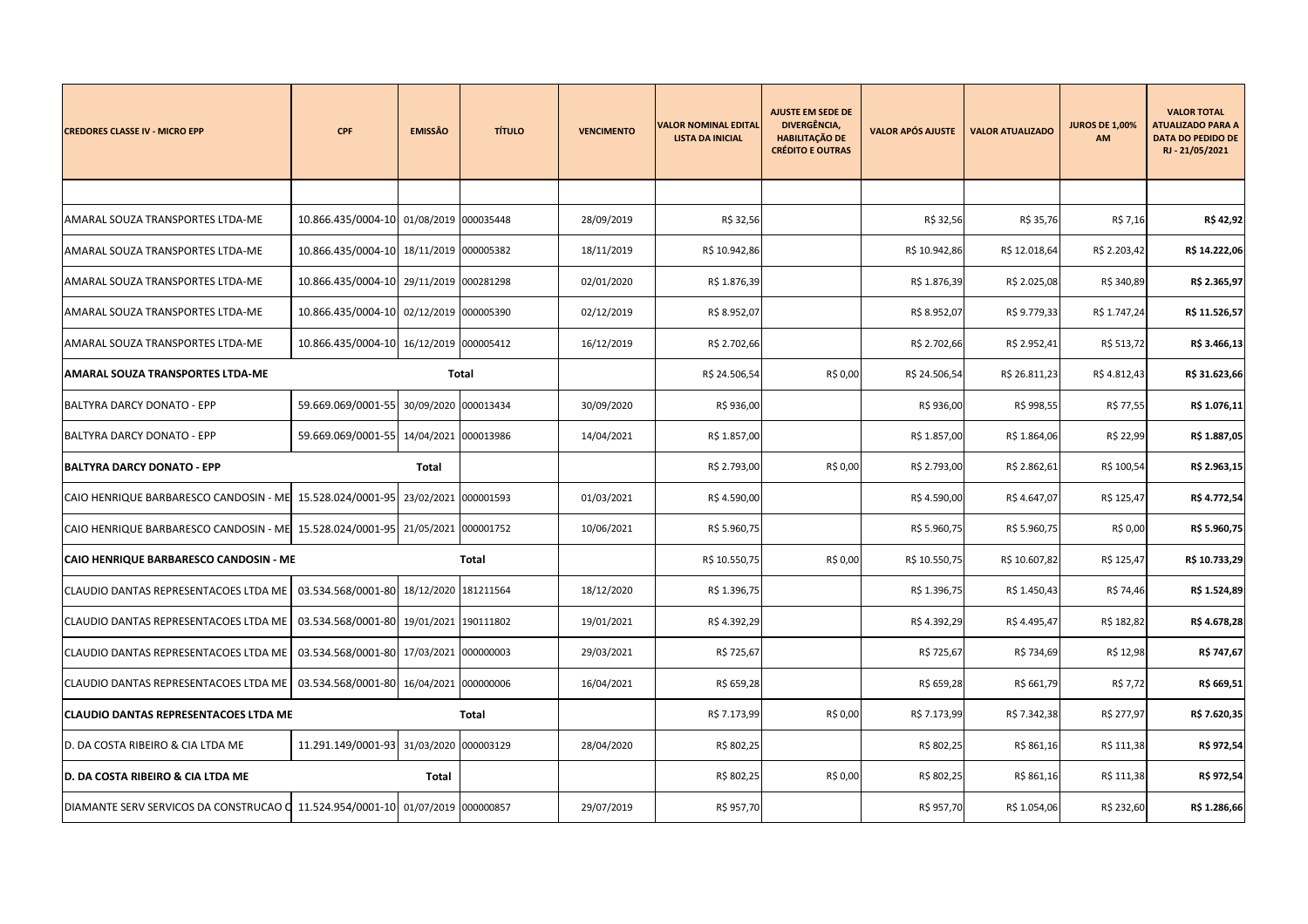| DIAMANTE SERV SERVICOS DA CONSTRUCAO O                   | 11.524.954/0001-10 01/11/2019              |                   | 000000927               | 29/11/2019 | R\$ 1.875,37  |               | R\$ 1.875,37  | R\$ 2.059,74  | R\$ 370,07   | R\$ 2.429,80  |
|----------------------------------------------------------|--------------------------------------------|-------------------|-------------------------|------------|---------------|---------------|---------------|---------------|--------------|---------------|
| DIAMANTE SERV SERVICOS DA CONSTRUCAO CIVIL LTDA-ME       |                                            |                   | Total                   |            | R\$ 2.833,07  | R\$ 0,00      | R\$ 2.833,07  | R\$ 3.113,80  | R\$ 602,66   | R\$ 3.716,46  |
| EDUARDO JOSE FAUSTINO 07906101839                        | 27.166.087/0001-28 23/05/2020              |                   | 000000205               | 23/05/2020 | R\$ 160,00    |               | R\$ 160,00    | R\$ 172,15    | R\$ 20,83    | R\$ 192,98    |
| EDUARDO JOSE FAUSTINO 07906101839                        | 27.166.087/0001-28 10/06/2020 000000208    |                   |                         | 10/06/2020 | R\$ 2.770,00  |               | R\$ 2.770,00  | R\$ 2.987,74  | R\$ 343,59   | R\$ 3.331,33  |
| EDUARDO JOSE FAUSTINO 07906101839                        |                                            | Total             |                         |            | R\$ 2.930,00  | R\$ 0,00      | R\$ 2.930,00  | R\$ 3.159,89  | R\$ 364,42   | R\$ 3.524,31  |
| EXPRESSO RIO VERMELHO TRANSPORTES LTDA                   | 07.655.407/0002-87                         | 26/05/2020 864227 |                         | 26/05/2020 | R\$ 2.623,06  |               | R\$ 2.623,06  | R\$ 2.822,18  | R\$ 338,66   | R\$ 3.160,84  |
| <b>EXPRESSO RIO VERMELHO TRANSPORTES LTDA-ME</b>         |                                            |                   | Total                   |            | R\$ 2.623,06  | R\$ 0,00      | R\$ 2.623,06  | R\$ 2.822,18  | R\$ 338,66   | R\$ 3.160,84  |
| FERRARI E BRAGA COMERCIO DE CHAPAS E TRA                 | 12.099.978/0001-31 01/09/2020              |                   | $-000000056$            | 01/09/2020 | R\$ 727,77    |               | R\$ 727,77    | R\$ 776,41    | R\$ 67,81    | R\$ 844,21    |
| FERRARI E BRAGA COMERCIO DE CHAPAS E TRA                 | 12.099.978/0001-31                         |                   | 03/09/2020 1 -000000057 | 03/09/2020 | R\$ 1.470,00  |               | R\$ 1.470,00  | R\$ 1.568,24  | R\$ 135,91   | R\$ 1.704,15  |
| FERRARI E BRAGA COMERCIO DE CHAPAS E TRA                 | 12.099.978/0001-31 04/09/2020 1 -000000055 |                   |                         | 04/09/2020 | R\$ 882,00    |               | R\$ 882,00    | R\$ 940,94    | R\$ 81,23    | R\$ 1.022,18  |
| FERRARI E BRAGA COMERCIO DE CHAPAS E TRA                 | 12.099.978/0001-31 27/09/2020 1 -000000058 |                   |                         | 27/09/2020 | R\$ 2.940,00  |               | R\$ 2.940,00  | R\$ 3.136,48  | R\$ 246,74   | R\$ 3.383,22  |
| FERRARI E BRAGA COMERCIO DE CHAPAS E TRA                 | 12.099.978/0001-31 02/11/2020 1 -000000059 |                   |                         | 02/11/2020 | R\$ 3.547,60  |               | R\$ 3.547,60  | R\$ 3.718,94  | R\$ 247,93   | R\$ 3.966,87  |
| FERRARI E BRAGA COMERCIO DE CHAPAS E TRA                 | 12.099.978/0001-31 06/11/2020 1 -000000060 |                   |                         | 06/11/2020 | R\$ 2.955,68  |               | R\$ 2.955,68  | R\$ 3.098,44  | R\$ 202,43   | R\$ 3.300,87  |
| FERRARI E BRAGA COMERCIO DE CHAPAS E TRA                 | 12.099.978/0001-31 20/11/2020 1 -000000061 |                   |                         | 20/11/2020 | R\$ 2.935,10  |               | R\$ 2.935,10  | R\$3.076,86   | R\$ 186,66   | R\$ 3.263,52  |
| FERRARI E BRAGA COMERCIO DE CHAPAS E TRA                 | 12.099.978/0001-31 16/02/2021 1 -000000067 |                   |                         | 16/02/2021 | R\$ 3.981,70  |               | R\$ 3.981,70  | R\$4.064,26   | R\$ 127,35   | R\$ 4.191,61  |
| FERRARI E BRAGA COMERCIO DE CHAPAS E TRA                 | 12.099.978/0001-31 22/02/2021 1 -000000068 |                   |                         | 22/02/2021 | R\$ 3.953,70  |               | R\$ 3.953,70  | R\$4.035,68   | R\$ 118,38   | R\$ 4.154,06  |
| FERRARI E BRAGA COMERCIO DE CHAPAS E TRA                 | 12.099.978/0001-31 09/03/2021 1 -000000069 |                   |                         | 29/03/2021 | R\$ 3.546,70  |               | R\$ 3.546,70  | R\$ 3.590,79  | R\$ 63,44    | R\$ 3.654,23  |
| FERRARI E BRAGA COMERCIO DE CHAPAS E TRA                 | 12.099.978/0001-31 16/03/2021 1 -000000070 |                   |                         | 29/03/2021 | R\$ 3.116,70  |               | R\$ 3.116,70  | R\$ 3.155,45  | R\$ 55,75    | R\$ 3.211,20  |
| FERRARI E BRAGA COMERCIO DE CHAPAS E TRANSPORTES LTDA ME |                                            |                   | Total                   |            | R\$ 30.056,95 | R\$ 0,00      | R\$ 30.056,95 | R\$ 31.162,49 | R\$ 1.533,63 | R\$ 32.696,12 |
| FFG ASSESSORIA CONTABIL LTDA                             | 10.521.694/0001-66 31/01/2021              |                   | 000000519               | 18/02/2021 | R\$4.156,25   |               | R\$ 4.156,25  | R\$4.242,43   | R\$ 130,10   | R\$ 4.372,53  |
| FFG ASSESSORIA CONTABIL LTDA                             | 10.521.694/0001-66 31/03/2021 000000534    |                   |                         | 19/04/2021 | R\$4.862,70   |               | R\$4.862,70   | R\$4.881,18   | R\$ 52,07    | R\$4.933,24   |
| FFG ASSESSORIA CONTABIL LTDA                             | 10.521.694/0001-66 30/04/2021              |                   | 000000543               | 18/05/2021 | R\$4.455,30   |               | R\$4.455,30   | R\$4.455,30   | R\$ 4,46     | R\$ 4.459,76  |
| FFG ASSESSORIA CONTABIL LTDA                             |                                            |                   | R\$ 13.474,25           | R\$ 0,00   | R\$ 13.474,25 | R\$ 13.578,91 | R\$ 186,62    | R\$ 13.765,53 |              |               |
| J.F. SAMPAIO NETO EIRELI EPP                             | 04.078.691/0001-05 27/12/2018 26963        |                   |                         | 24/01/2019 | R\$ 300,50    |               | R\$ 300,50    | R\$ 338,85    | R\$ 95,78    | R\$434,63     |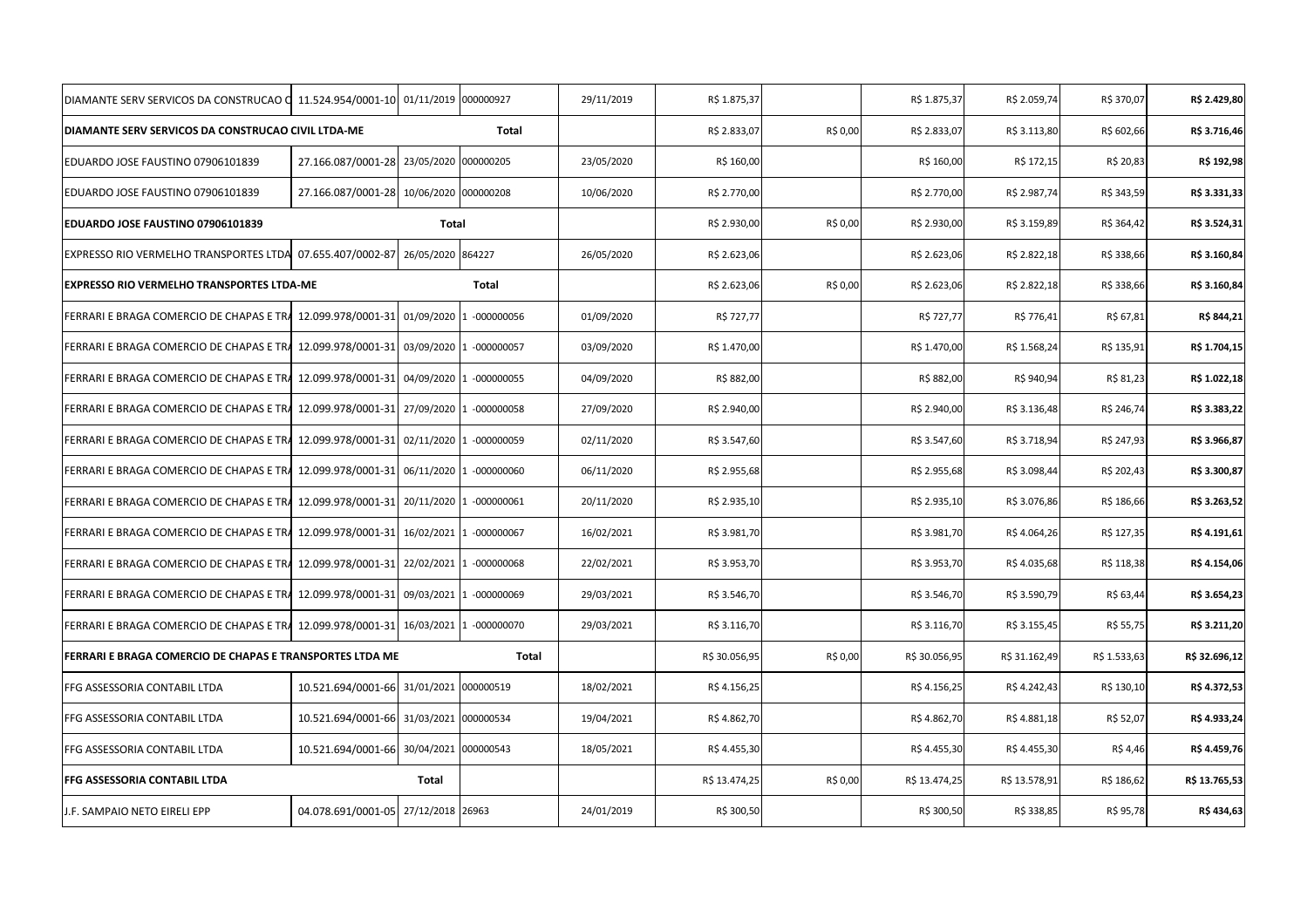| .F. SAMPAIO NETO EIRELI EPP             | 04.078.691/0001-05                      | 05/01/2021           | 000044128 | 02/02/2021 | R\$ 129,00    |                          | R\$ 129,00    | R\$ 131,67    | R\$ 4,74     | R\$ 136,42    |
|-----------------------------------------|-----------------------------------------|----------------------|-----------|------------|---------------|--------------------------|---------------|---------------|--------------|---------------|
| I.F. SAMPAIO NETO EIRELI EPP            | 04.078.691/0001-05                      | 07/01/2021           | 000044192 | 04/02/2021 | R\$ 105,00    |                          | R\$ 105,00    | R\$ 107,18    | R\$ 3,79     | R\$ 110,96    |
| J.F. SAMPAIO NETO EIRELI EPP            | 04.078.691/0001-05 08/01/2021 000044215 |                      |           | 05/02/2021 | R\$ 195,00    |                          | R\$ 195,00    | R\$ 199,04    | R\$ 6,97     | R\$ 206,01    |
| .F. SAMPAIO NETO EIRELI EPP             | 04.078.691/0001-05 14/01/2021 000044472 |                      |           | 11/02/2021 | R\$ 119,00    |                          | R\$ 119,00    | R\$ 121,47    | R\$ 4,01     | R\$ 125,48    |
| F. SAMPAIO NETO EIRELI EPP              | 04.078.691/0001-05 14/01/2021 000044474 |                      |           | 11/02/2021 | R\$ 10,00     |                          | R\$ 10,00     | R\$ 10,21     | R\$ 0,34     | R\$ 10,54     |
| I.F. SAMPAIO NETO EIRELI EPP            | 04.078.691/0001-05 05/02/2021 000021698 |                      |           | 05/02/2021 | R\$ 170,00    |                          | R\$ 170,00    | R\$ 173,52    | R\$ 6,07     | R\$ 179,60    |
| I.F. SAMPAIO NETO EIRELI EPP            | 04.078.691/0001-05                      | 29/03/2021           | 000047099 | 08/04/2021 | R\$ 132,00    |                          | R\$ 132,00    | R\$ 132,50    | R\$ 1,90     | R\$ 134,40    |
| J.F. SAMPAIO NETO EIRELI EPP            | 04.078.691/0001-05 30/03/2021 000047160 |                      |           | 30/03/2021 | R\$ 570,00    |                          | R\$ 570,00    | R\$ 577,09    | R\$ 10,00    | R\$ 587,09    |
| I.F. SAMPAIO NETO EIRELI EPP            | 04.078.691/0001-05                      | 06/04/2021           | 000047349 | 06/04/2021 | R\$ 78,00     |                          | R\$ 78,00     | R\$ 78,30     | R\$ 1,17     | R\$ 79,47     |
| I.F. SAMPAIO NETO EIRELI EPP            | 04.078.691/0001-05                      | 08/04/2021 000047473 |           | 08/04/2021 | R\$ 60,00     |                          | R\$ 60,00     | R\$ 60,23     | R\$ 0,86     | R\$ 61,09     |
| <b>J.F. SAMPAIO NETO EIRELI EPP</b>     | 04.078.691/0001-05 12/04/2021           |                      | 000047551 | 12/04/2021 | R\$ 26,00     |                          | R\$ 26,00     | R\$ 26,10     | R\$ 0,34     | R\$ 26,44     |
| I.F. SAMPAIO NETO EIRELI EPP            | 04.078.691/0001-05 16/04/2021 000022059 |                      |           | 16/04/2021 | R\$ 312,50    |                          | R\$ 312,50    | R\$ 313,69    | R\$ 3,66     | R\$ 317,35    |
| I.F. SAMPAIO NETO EIRELI EPP            | 04.078.691/0001-05 19/04/2021 000047834 |                      |           | 19/04/2021 | R\$ 28,00     |                          | R\$ 28,00     | R\$ 28,11     | R\$ 0,30     | R\$ 28,41     |
| F. SAMPAIO NETO EIRELI EPP              | 04.078.691/0001-05 26/04/2021 000048022 |                      |           | 26/04/2021 | R\$ 250,00    |                          | R\$ 250,00    | R\$ 250,95    | R\$ 2,09     | R\$ 253,04    |
| I.F. SAMPAIO NETO EIRELI EPP            | 04.078.691/0001-05 28/04/2021 000048109 |                      |           | 28/04/2021 | R\$ 88,00     |                          | R\$ 88,00     | R\$ 88,33     | R\$ 0,68     | R\$ 89,01     |
| J.F. SAMPAIO NETO EIRELI EPP            | 04.078.691/0001-05                      | 18/05/2021 000048871 |           | 18/05/2021 | R\$ 24,00     |                          | R\$ 24,00     | R\$ 24,00     | R\$ 0,02     | R\$ 24,02     |
| J.F. SAMPAIO NETO EIRELI EPP            |                                         | <b>Total</b>         |           |            | R\$ 2.597,00  | R\$ 0,00                 | R\$ 2.597,00  | R\$ 2.661,23  | R\$ 142,72   | R\$ 2.803,96  |
| LEANDRO GOMES DE OLIVEIRA SERVICOS -ME  | 19.631.477/0001-01                      | 06/11/2020 000000096 |           | 06/11/2020 | R\$ 4.521,78  |                          | R\$ 4.521,78  | R\$4.740,18   | R\$ 309,69   | R\$ 5.049,87  |
| LEANDRO GOMES DE OLIVEIRA SERVICOS - ME | 19.631.477/0001-01 06/01/2021           |                      | 000000110 | 06/01/2021 | R\$ 10.054,86 |                          | R\$ 10.054,86 | R\$ 10.291,05 | R\$463,10    | R\$ 10.754,15 |
| LEANDRO GOMES DE OLIVEIRA SERVICOS - ME | 19.631.477/0001-01 26/02/2021           |                      | 000000115 | 26/02/2021 | R\$ 10.054,90 |                          | R\$ 10.054,90 | R\$ 10.263,38 | R\$ 287,37   | R\$ 10.550,76 |
| LEANDRO GOMES DE OLIVEIRA SERVICOS -ME  | 19.631.477/0001-01 01/03/2021 000000116 |                      |           | 01/03/2021 | R\$ 10.054,90 |                          | R\$ 10.054,90 | R\$ 10.179,91 | R\$ 274,86   | R\$ 10.454,77 |
| LEANDRO GOMES DE OLIVEIRA SERVICOS -ME  | 19.631.477/0001-01 08/04/2021           |                      | 000000118 | 08/04/2021 | R\$ 10.054,90 |                          | R\$ 10.054,90 | R\$ 10.093,11 | R\$ 144,67   | R\$ 10.237,78 |
| LEANDRO GOMES DE OLIVEIRA SERVICOS -ME  | 19.631.477/0001-01 06/05/2021           |                      | 000000121 | 25/05/2021 | R\$ 5.000,60  |                          | R\$ 5.000,60  | R\$ 5.000,60  | R\$ 0,00     | R\$ 5.000,60  |
| LEANDRO GOMES DE OLIVEIRA SERVICOS - ME | Total                                   |                      |           |            |               | R\$49.741,94<br>R\$ 0,00 | R\$49.741,94  | R\$ 50.568,23 | R\$ 1.479,69 | R\$ 52.047,92 |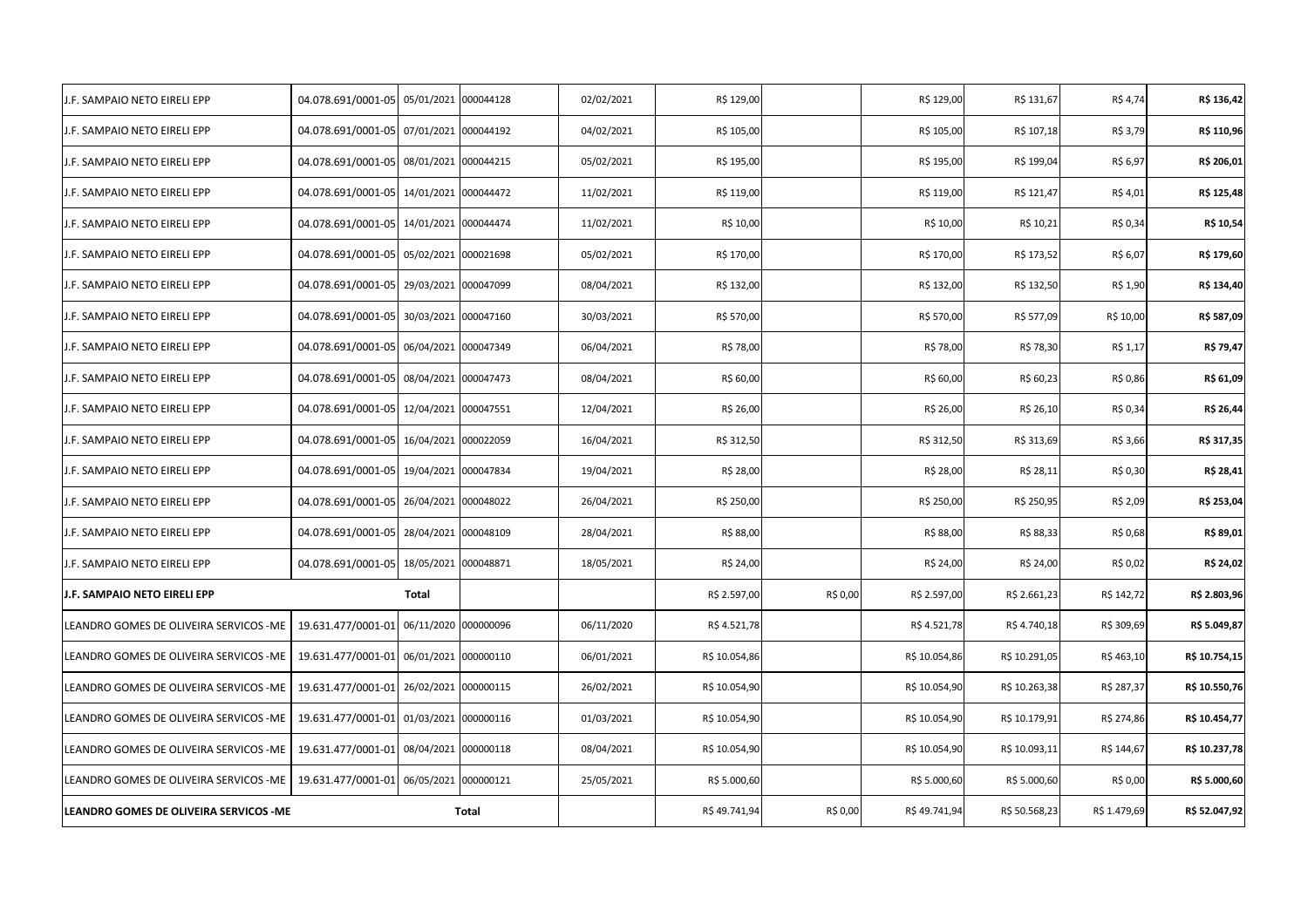| LEKE DISTRIBUIDORA DE PRODUTOS ALIMENTI 13.824.053/0001-79 |                                            | 30/10/2020 000013688 |                         | 30/10/2020 | R\$ 13.427,87 |          | R\$ 13.427,87 | R\$ 14.201,70 | R\$ 960,98   | R\$ 15.162,68 |
|------------------------------------------------------------|--------------------------------------------|----------------------|-------------------------|------------|---------------|----------|---------------|---------------|--------------|---------------|
| LEKE DISTRIBUIDORA DE PRODUTOS ALIMENTICIOS EIRELI EPP     |                                            |                      | Total                   |            | R\$ 13.427,87 | R\$ 0,00 | R\$ 13.427,87 | R\$ 14.201,70 | R\$ 960,98   | R\$ 15.162,68 |
| MARIO HENRIQUE VERDI LOPES ME                              | 11.359.956/0001-09 09/06/2020 000000407    |                      |                         | 09/06/2020 | R\$ 11.094,24 |          | R\$ 11.094,24 | R\$ 11.966,33 | R\$ 1.380,12 | R\$ 13.346,45 |
| <b>MARIO HENRIQUE VERDI LOPES ME</b>                       |                                            | Total                |                         |            | R\$ 11.094,24 | R\$ 0,00 | R\$ 11.094,24 | R\$ 11.966,33 | R\$ 1.380,12 | R\$ 13.346,45 |
| MATUZALEM GARCIA DE ANDRADE - ME                           | 02.037.010/0001-27 22/02/2021 1 -000005035 |                      |                         | 30/04/2021 | R\$ 151,00    |          | R\$ 151,00    | R\$ 151,57    | R\$ 1,06     | R\$ 152,63    |
| MATUZALEM GARCIA DE ANDRADE - ME                           | 02.037.010/0001-27 23/02/2021 1 -000005041 |                      |                         | 23/02/2021 | R\$ 300,00    |          | R\$ 300,00    | R\$ 306,22    | R\$ 8,88     | R\$ 315,10    |
| MATUZALEM GARCIA DE ANDRADE - ME                           | 02.037.010/0001-27 02/03/2021 1 -000005095 |                      |                         | 31/05/2021 | R\$ 1.450,00  |          | R\$ 1.450,00  | R\$ 1.450,00  | R\$ 0,00     | R\$ 1.450,00  |
| MATUZALEM GARCIA DE ANDRADE - ME                           | 02.037.010/0001-27 02/03/2021 1 -000005096 |                      |                         | 31/05/2021 | R\$ 100,00    |          | R\$ 100,00    | R\$ 100,00    | R\$ 0,00     | R\$ 100,00    |
| MATUZALEM GARCIA DE ANDRADE - ME                           | 02.037.010/0001-27                         |                      | 03/03/2021 1 -000005108 | 31/05/2021 | R\$ 560,00    |          | R\$ 560,00    | R\$ 560,00    | R\$ 0,00     | R\$ 560,00    |
| MATUZALEM GARCIA DE ANDRADE - ME                           | 02.037.010/0001-27 03/03/2021 1 -000005119 |                      |                         | 31/05/2021 | R\$ 150,00    |          | R\$ 150,00    | R\$ 150,00    | R\$ 0,00     | R\$ 150,00    |
| MATUZALEM GARCIA DE ANDRADE - ME                           | 02.037.010/0001-27 05/03/2021 1 -000005127 |                      |                         | 31/05/2021 | R\$ 353,00    |          | R\$ 353,00    | R\$ 353,00    | R\$ 0,00     | R\$ 353,00    |
| MATUZALEM GARCIA DE ANDRADE - ME                           | 02.037.010/0001-27 09/03/2021 1 -000005131 |                      |                         | 31/05/2021 | R\$ 3.300,00  |          | R\$ 3.300,00  | R\$ 3.300,00  | R\$ 0,00     | R\$ 3.300,00  |
| MATUZALEM GARCIA DE ANDRADE - ME                           | 02.037.010/0001-27 11/03/2021 1 -000005155 |                      |                         | 31/05/2021 | R\$ 800,00    |          | R\$ 800,00    | R\$ 800,00    | R\$ 0,00     | R\$ 800,00    |
| MATUZALEM GARCIA DE ANDRADE - ME                           | 02.037.010/0001-27 12/03/2021 1 -000005159 |                      |                         | 31/05/2021 | R\$ 750,00    |          | R\$ 750,00    | R\$ 750,00    | R\$ 0,00     | R\$ 750,00    |
| MATUZALEM GARCIA DE ANDRADE - ME                           | 02.037.010/0001-27 15/03/2021 1 -000005181 |                      |                         | 31/05/2021 | R\$ 1.100,00  |          | R\$ 1.100,00  | R\$ 1.100,00  | R\$ 0,00     | R\$ 1.100,00  |
| MATUZALEM GARCIA DE ANDRADE - ME                           | 02.037.010/0001-27 22/03/2021 1 -000005206 |                      |                         | 31/05/2021 | R\$ 900,00    |          | R\$ 900,00    | R\$ 900,00    | R\$ 0,00     | R\$ 900,00    |
| MATUZALEM GARCIA DE ANDRADE - ME                           | 02.037.010/0001-27 22/03/2021 1 -000005207 |                      |                         | 31/05/2021 | R\$ 2.000,00  |          | R\$ 2.000,00  | R\$ 2.000,00  | R\$ 0,00     | R\$ 2.000,00  |
| MATUZALEM GARCIA DE ANDRADE - ME                           | 02.037.010/0001-27 22/03/2021 1 -000005208 |                      |                         | 31/05/2021 | R\$ 500,00    |          | R\$ 500,00    | R\$ 500,00    | R\$ 0,00     | R\$ 500,00    |
| MATUZALEM GARCIA DE ANDRADE - ME                           | 02.037.010/0001-27 22/03/2021 1 -000005209 |                      |                         | 31/05/2021 | R\$ 500,00    |          | R\$ 500,00    | R\$ 500,00    | R\$ 0,00     | R\$ 500,00    |
| MATUZALEM GARCIA DE ANDRADE - ME                           | 02.037.010/0001-27 22/03/2021 1 -000005210 |                      |                         | 31/05/2021 | R\$ 200,00    |          | R\$ 200,00    | R\$ 200,00    | R\$ 0,00     | R\$ 200,00    |
| MATUZALEM GARCIA DE ANDRADE - ME                           | 02.037.010/0001-27 22/03/2021 1 -000005211 |                      |                         | 31/05/2021 | R\$ 700,00    |          | R\$ 700,00    | R\$ 700,00    | R\$ 0,00     | R\$ 700,00    |
| MATUZALEM GARCIA DE ANDRADE - ME                           | 02.037.010/0001-27 25/03/2021 1 -000005244 |                      |                         | 31/05/2021 | R\$ 2.900,00  |          | R\$ 2.900,00  | R\$ 2.900,00  | R\$ 0,00     | R\$ 2.900,00  |
| MATUZALEM GARCIA DE ANDRADE - ME                           | 02.037.010/0001-27 25/03/2021 1 -000005252 |                      |                         | 31/05/2021 | R\$463,00     |          | R\$463,00     | R\$463,00     | R\$ 0,00     | R\$463,00     |
| MATUZALEM GARCIA DE ANDRADE - ME                           | 02.037.010/0001-27 25/03/2021 1 -000005253 |                      |                         | 31/05/2021 | R\$ 80,00     |          | R\$ 80,00     | R\$ 80,00     | R\$ 0,00     | R\$ 80,00     |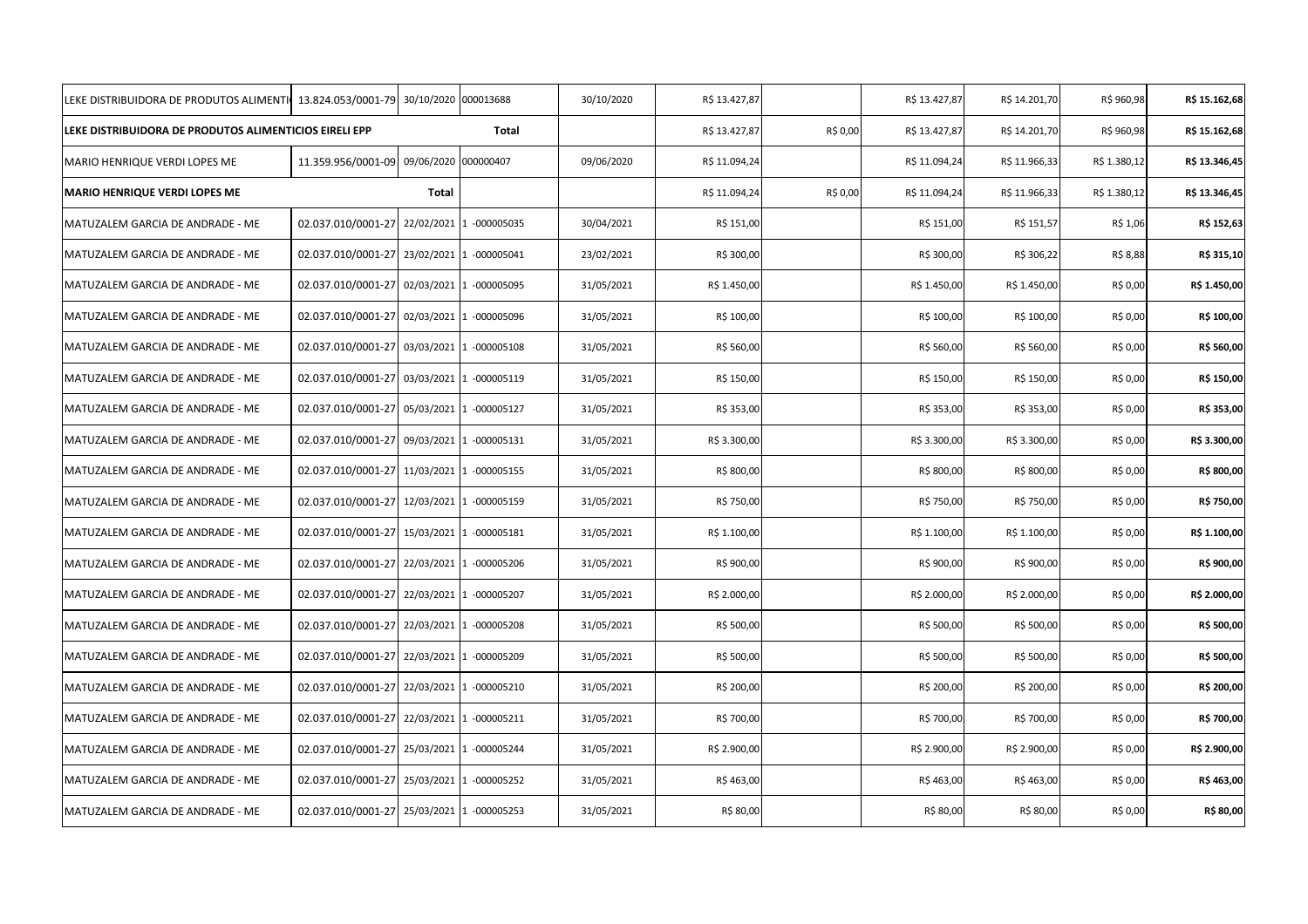| MATUZALEM GARCIA DE ANDRADE - ME | 02.037.010/0001-27 25/03/2021 1 -000005254 |                         | 31/05/2021 | R\$ 222,00   | R\$ 222,00   | R\$ 222,00   | R\$ 0,00  | R\$ 222,00   |
|----------------------------------|--------------------------------------------|-------------------------|------------|--------------|--------------|--------------|-----------|--------------|
| MATUZALEM GARCIA DE ANDRADE - ME | 02.037.010/0001-27 25/03/2021 1 -000005255 |                         | 31/05/2021 | R\$ 640,00   | R\$ 640,00   | R\$ 640,00   | R\$ 0,00  | R\$ 640,00   |
| MATUZALEM GARCIA DE ANDRADE - ME | 02.037.010/0001-27 25/03/2021 1 -000005256 |                         | 31/05/2021 | R\$ 320,00   | R\$ 320,00   | R\$ 320,00   | R\$ 0,00  | R\$ 320,00   |
| MATUZALEM GARCIA DE ANDRADE - ME | 02.037.010/0001-27 25/03/2021 1 -000005257 |                         | 31/05/2021 | R\$ 190,00   | R\$ 190,00   | R\$ 190,00   | R\$ 0,00  | R\$ 190,00   |
| MATUZALEM GARCIA DE ANDRADE - ME | 02.037.010/0001-27 25/03/2021 1 -000005258 |                         | 31/05/2021 | R\$ 300,00   | R\$ 300,00   | R\$ 300,00   | R\$ 0,00  | R\$ 300,00   |
| MATUZALEM GARCIA DE ANDRADE - ME | 02.037.010/0001-27 25/03/2021 1 -000005259 |                         | 31/05/2021 | R\$ 377,00   | R\$ 377,00   | R\$ 377,00   | R\$ 0,00  | R\$ 377,00   |
| MATUZALEM GARCIA DE ANDRADE - ME | 02.037.010/0001-27 25/03/2021 1 -000005260 |                         | 31/05/2021 | R\$ 1.108,00 | R\$ 1.108,00 | R\$ 1.108,00 | R\$ 0,00  | R\$ 1.108,00 |
| MATUZALEM GARCIA DE ANDRADE - ME | 02.037.010/0001-27 29/03/2021 1 -000005272 |                         | 31/05/2021 | R\$ 700,00   | R\$ 700,00   | R\$ 700,00   | R\$ 0,00  | R\$ 700,00   |
| MATUZALEM GARCIA DE ANDRADE - ME | 02.037.010/0001-27 29/03/2021 1 -000005273 |                         | 31/05/2021 | R\$ 1.000,00 | R\$ 1.000,00 | R\$ 1.000,00 | R\$ 0,00  | R\$ 1.000,00 |
| MATUZALEM GARCIA DE ANDRADE - ME | 02.037.010/0001-27 29/03/2021 1 -000005274 |                         | 31/05/2021 | R\$ 2.900,00 | R\$ 2.900,00 | R\$ 2.900,00 | R\$ 0,00  | R\$ 2.900,00 |
| MATUZALEM GARCIA DE ANDRADE - ME | 02.037.010/0001-27 31/03/2021 1 -000005281 |                         | 31/05/2021 | R\$ 315,00   | R\$ 315,00   | R\$ 315,00   | R\$ 0,00  | R\$ 315,00   |
| MATUZALEM GARCIA DE ANDRADE - ME | 02.037.010/0001-27 31/03/2021 1 -000005283 |                         | 31/05/2021 | R\$ 2.385,00 | R\$ 2.385,00 | R\$ 2.385,00 | R\$ 0,00  | R\$ 2.385,00 |
| MATUZALEM GARCIA DE ANDRADE - ME | 02.037.010/0001-27 31/03/2021 1 -000005284 |                         | 31/05/2021 | R\$ 330,00   | R\$ 330,00   | R\$ 330,00   | R\$ 0,00  | R\$ 330,00   |
| MATUZALEM GARCIA DE ANDRADE - ME | 02.037.010/0001-27 31/03/2021 1 -000005285 |                         | 31/05/2021 | R\$ 150,00   | R\$ 150,00   | R\$ 150,00   | R\$ 0,00  | R\$ 150,00   |
| MATUZALEM GARCIA DE ANDRADE - ME | 02.037.010/0001-27 31/03/2021 1 -000005286 |                         | 31/05/2021 | R\$ 120,00   | R\$ 120,00   | R\$ 120,00   | R\$ 0,00  | R\$ 120,00   |
| MATUZALEM GARCIA DE ANDRADE - ME | 02.037.010/0001-27 01/04/2021 1 -000005306 |                         | 30/06/2021 | R\$ 1.760,00 | R\$ 1.760,00 | R\$ 1.760,00 | R\$ 0,00  | R\$ 1.760,00 |
| MATUZALEM GARCIA DE ANDRADE - ME | 02.037.010/0001-27 01/04/2021 1 -000005307 |                         | 30/06/2021 | R\$ 700,00   | R\$ 700,00   | R\$ 700,00   | R\$ 0,00  | R\$ 700,00   |
| MATUZALEM GARCIA DE ANDRADE - ME | 02.037.010/0001-27                         | 01/04/2021 1 -000005308 | 30/06/2021 | R\$ 740,00   | R\$ 740,00   | R\$ 740,00   | R\$ 0,00  | R\$ 740,00   |
| MATUZALEM GARCIA DE ANDRADE - ME | 02.037.010/0001-27                         | 05/04/2021 1 -000005311 | 30/06/2021 | R\$ 550,00   | R\$ 550,00   | R\$ 550,00   | R\$ 0,00  | R\$ 550,00   |
| MATUZALEM GARCIA DE ANDRADE - ME | 02.037.010/0001-27 07/04/2021 1 -000005324 |                         | 30/06/2021 | R\$ 1.700,00 | R\$ 1.700,00 | R\$ 1.700,00 | R\$ 0,00  | R\$ 1.700,00 |
| MATUZALEM GARCIA DE ANDRADE - ME | 02.037.010/0001-27 07/04/2021 1 -000005329 |                         | 07/04/2021 | R\$ 700,00   | R\$ 700,00   | R\$ 702,66   | R\$ 10,31 | R\$ 712,97   |
| MATUZALEM GARCIA DE ANDRADE - ME | 02.037.010/0001-27 09/04/2021 1 -000005342 |                         | 09/04/2021 | R\$ 2.600,00 | R\$ 2.600,00 | R\$ 2.609,88 | R\$ 36,54 | R\$ 2.646,42 |
| MATUZALEM GARCIA DE ANDRADE - ME | 02.037.010/0001-27 13/04/2021 1 -000005353 |                         | 13/04/2021 | R\$ 2.600,00 | R\$ 2.600,00 | R\$ 2.609,88 | R\$ 33,06 | R\$ 2.642,94 |
| MATUZALEM GARCIA DE ANDRADE - ME | 02.037.010/0001-27 13/04/2021 1 -000005355 |                         | 13/04/2021 | R\$ 1.080,00 | R\$ 1.080,00 | R\$ 1.084,10 | R\$ 13,73 | R\$ 1.097,84 |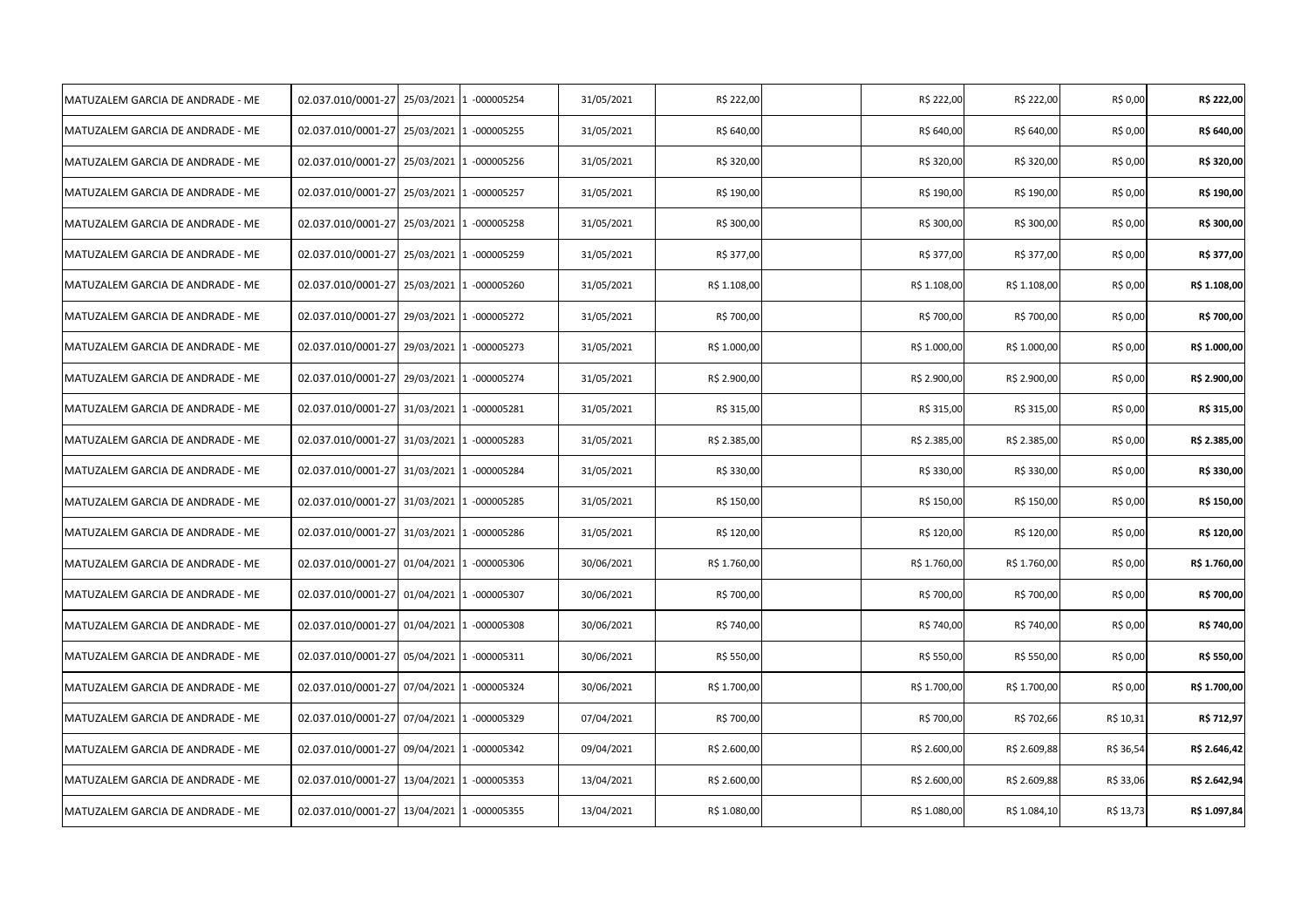| MATUZALEM GARCIA DE ANDRADE - ME                                               | 02.037.010/0001-27                         |            | 14/04/2021 1 -000005373 | 30/06/2021 | R\$ 250,00    |          | R\$ 250,00    | R\$ 250,00    | R\$ 0,00   | R\$ 250,00    |
|--------------------------------------------------------------------------------|--------------------------------------------|------------|-------------------------|------------|---------------|----------|---------------|---------------|------------|---------------|
| MATUZALEM GARCIA DE ANDRADE - ME                                               | 02.037.010/0001-27 14/04/2021 1 -000005374 |            |                         | 30/06/2021 | R\$ 2.674,00  |          | R\$ 2.674,00  | R\$ 2.674,00  | R\$ 0,00   | R\$ 2.674,00  |
| MATUZALEM GARCIA DE ANDRADE - ME                                               | 02.037.010/0001-27 14/04/2021 1 -000005375 |            |                         | 30/06/2021 | R\$ 76,00     |          | R\$ 76,00     | R\$ 76,00     | R\$ 0,00   | R\$ 76,00     |
| MATUZALEM GARCIA DE ANDRADE - ME                                               | 02.037.010/0001-27 15/04/2021 1 -000005383 |            |                         | 15/04/2021 | R\$ 650,00    |          | R\$ 650,00    | R\$ 652,47    | R\$ 7,83   | R\$ 660,30    |
| MATUZALEM GARCIA DE ANDRADE - ME                                               | 02.037.010/0001-27 16/04/2021 1 -000005389 |            |                         | 30/06/2021 | R\$ 350,00    |          | R\$ 350,00    | R\$ 350,00    | R\$ 0,00   | R\$ 350,00    |
| MATUZALEM GARCIA DE ANDRADE - ME                                               | 02.037.010/0001-27 16/04/2021 1 -000005390 |            |                         | 30/06/2021 | R\$42,00      |          | R\$42,00      | R\$42,00      | R\$ 0,00   | R\$42,00      |
| MATUZALEM GARCIA DE ANDRADE - ME                                               | 02.037.010/0001-27 16/04/2021 1 -000005391 |            |                         | 30/06/2021 | R\$80,00      |          | R\$ 80,00     | R\$ 80,00     | R\$ 0,00   | R\$80,00      |
| MATUZALEM GARCIA DE ANDRADE - ME                                               | 02.037.010/0001-27 16/04/2021 1 -000005392 |            |                         | 30/06/2021 | R\$ 2.000,00  |          | R\$ 2.000,00  | R\$ 2.000,00  | R\$ 0,00   | R\$ 2.000,00  |
| MATUZALEM GARCIA DE ANDRADE - ME                                               | 02.037.010/0001-27 16/04/2021 1 -000005393 |            |                         | 30/06/2021 | R\$ 180,00    |          | R\$ 180,00    | R\$ 180,00    | R\$ 0,00   | R\$ 180,00    |
| MATUZALEM GARCIA DE ANDRADE - ME                                               | 02.037.010/0001-27 16/04/2021 1 -000005394 |            |                         | 30/06/2021 | R\$ 598,00    |          | R\$ 598,00    | R\$ 598,00    | R\$ 0,00   | R\$ 598,00    |
| MATUZALEM GARCIA DE ANDRADE - ME                                               | 02.037.010/0001-27 23/04/2021 1 -000005423 |            |                         | 30/06/2021 | R\$ 2.700,00  |          | R\$ 2.700,00  | R\$ 2.700,00  | R\$ 0,00   | R\$ 2.700,00  |
| MATUZALEM GARCIA DE ANDRADE - ME                                               | 02.037.010/0001-27 26/04/2021 1 -000005429 |            |                         | 30/06/2021 | R\$ 940,00    |          | R\$ 940,00    | R\$ 940,00    | R\$ 0,00   | R\$ 940,00    |
| MATUZALEM GARCIA DE ANDRADE - ME                                               | 02.037.010/0001-27 26/04/2021 1 -000005430 |            |                         | 30/06/2021 | R\$ 1.030,00  |          | R\$ 1.030,00  | R\$ 1.030,00  | R\$ 0,00   | R\$ 1.030,00  |
| MATUZALEM GARCIA DE ANDRADE - ME                                               | 02.037.010/0001-27 26/04/2021 1 -000005431 |            |                         | 30/06/2021 | R\$ 360,00    |          | R\$ 360,00    | R\$ 360,00    | R\$ 0,00   | R\$ 360,00    |
| MATUZALEM GARCIA DE ANDRADE - ME                                               | 02.037.010/0001-27 26/04/2021 1 -000005435 |            |                         | 26/04/2021 | R\$ 1.080,00  |          | R\$ 1.080,00  | R\$ 1.084,10  | R\$ 9,03   | R\$ 1.093,14  |
| MATUZALEM GARCIA DE ANDRADE - ME                                               | 02.037.010/0001-27 28/04/2021 1 -000005446 |            |                         | 28/04/2021 | R\$ 550,00    |          | R\$ 550,00    | R\$ 552,09    | R\$ 4,23   | R\$ 556,32    |
| MATUZALEM GARCIA DE ANDRADE - ME                                               | 02.037.010/0001-27 28/04/2021 1 -000005448 |            |                         | 28/04/2021 | R\$ 500,00    |          | R\$ 500,00    | R\$ 501,90    | R\$ 3,85   | R\$ 505,75    |
| MATUZALEM GARCIA DE ANDRADE - ME                                               | 02.037.010/0001-27 28/04/2021 1 -000005449 |            |                         | 28/04/2021 | R\$ 350,00    |          | R\$ 350,00    | R\$ 351,33    | R\$ 2,69   | R\$ 354,02    |
| MATUZALEM GARCIA DE ANDRADE - ME                                               | 02.037.010/0001-27 30/04/2021 1 -000005475 |            |                         | 30/04/2021 | R\$ 900,00    |          | R\$ 900,00    | R\$ 903,42    | R\$ 6,32   | R\$ 909,74    |
| MATUZALEM GARCIA DE ANDRADE - ME                                               | 02.037.010/0001-27 03/05/2021 1 -000005492 |            |                         | 03/05/2021 | R\$ 700,00    |          | R\$ 700,00    | R\$ 700,00    | R\$ 4,20   | R\$ 704,20    |
| MATUZALEM GARCIA DE ANDRADE - ME                                               | 02.037.010/0001-27 03/05/2021 1 -000005495 |            |                         | 03/05/2021 | R\$ 700,00    |          | R\$ 700,00    | R\$ 700,00    | R\$ 4,20   | R\$ 704,20    |
| MATUZALEM GARCIA DE ANDRADE - ME                                               |                                            | Total      |                         |            | R\$ 57.454,00 | R\$ 0,00 | R\$ 57.454,00 | R\$ 57.502,63 | R\$ 145,94 | R\$ 57.648,57 |
| MAXTER GET COMERCIO DE MAQUINAS E SERV                                         | 24.774.521/0001-64                         | 04/12/2020 | 000000867               | 03/01/2021 | R\$ 908,40    |          | R\$ 908,40    | R\$ 929,74    | R\$ 42,77  | R\$ 972,51    |
| MAXTER GET COMERCIO DE MAQUINAS E SERV 24.774.521/0001-64 21/12/2020 000000876 |                                            |            |                         | 24/02/2021 | R\$4.830,00   |          | R\$4.830,00   | R\$4.930,15   | R\$ 141,33 | R\$ 5.071,48  |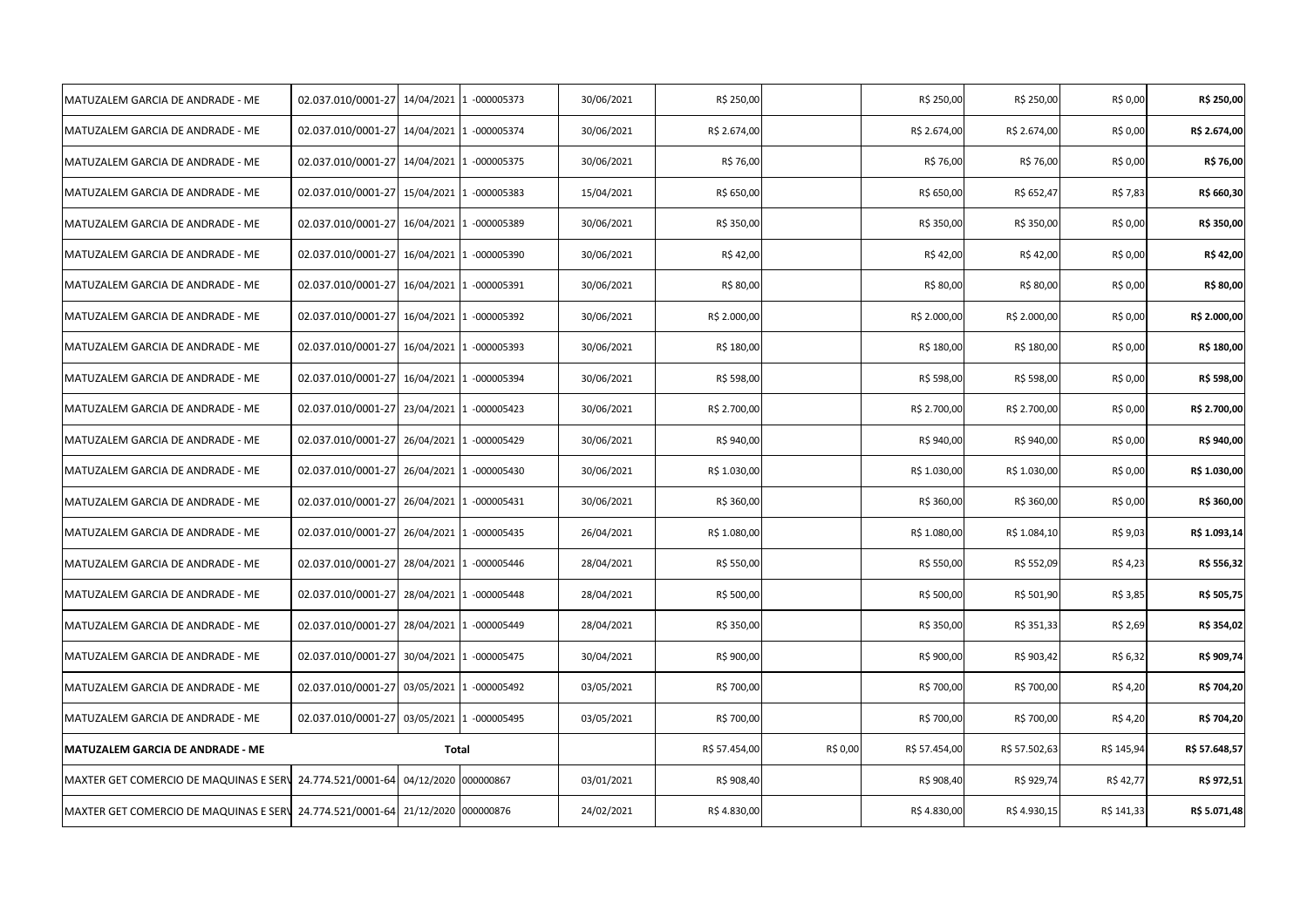| <b>MAXTER GET COMERCIO DE MAQUINAS E SERVICOS LTDA.ME</b> |                                         |                      | <b>Total</b> |            | R\$ 5.738,40 | R\$ 0,00      | R\$ 5.738,40 | R\$ 5.859,89 | R\$ 184,10 | R\$ 6.043,99 |
|-----------------------------------------------------------|-----------------------------------------|----------------------|--------------|------------|--------------|---------------|--------------|--------------|------------|--------------|
| MDS TRANSPORTES E LOGISTICA EIRELLI                       | 30.703.384/0001-70                      | 23/07/2020           | 000008363    | 30/09/2020 | R\$ 111,78   | -R\$ 111,78   | R\$ 0,00     | R\$ 0,00     | R\$ 0,00   | R\$ 0,00     |
| MDS TRANSPORTES E LOGISTICA EIRELLI                       | 30.703.384/0001-70 04/01/2021 000009171 |                      |              | 31/03/2021 | R\$ 120,00   | -R\$ 120,00   | R\$ 0,00     | R\$ 0,00     | R\$ 0,00   | R\$ 0,00     |
| MDS TRANSPORTES E LOGISTICA EIRELLI                       | 30.703.384/0001-70 04/01/2021 000009172 |                      |              | 31/03/2021 | R\$ 120,00   | -R\$ 120,00   | R\$ 0,00     | R\$ 0,00     | R\$ 0,00   | R\$ 0,00     |
| MDS TRANSPORTES E LOGISTICA EIRELLI                       | 30.703.384/0001-70 04/01/2021           |                      | 000009174    | 31/03/2021 | R\$ 120,00   | -R\$ 120,00   | R\$ 0,00     | R\$ 0,00     | R\$ 0,00   | R\$ 0,00     |
| MDS TRANSPORTES E LOGISTICA EIRELLI                       | 30.703.384/0001-70 04/01/2021           |                      | 000009175    | 31/03/2021 | R\$ 120,00   | -R\$ 120,00   | R\$ 0,00     | R\$ 0,00     | R\$ 0,00   | R\$ 0,00     |
| MDS TRANSPORTES E LOGISTICA EIRELLI                       | 30.703.384/0001-70 04/01/2021           |                      | 000009176    | 31/03/2021 | R\$ 120,00   | -R\$ 120,00   | R\$ 0,00     | R\$ 0,00     | R\$ 0,00   | R\$ 0,00     |
| MDS TRANSPORTES E LOGISTICA EIRELLI                       | 30.703.384/0001-70 04/01/2021 000009177 |                      |              | 31/03/2021 | R\$ 120,00   | -R\$ 120,00   | R\$ 0,00     | R\$ 0,00     | R\$ 0,00   | R\$ 0,00     |
| MDS TRANSPORTES E LOGISTICA EIRELLI                       | 30.703.384/0001-70                      | 04/01/2021           | 000009178    | 31/03/2021 | R\$ 120,00   | -R\$ 120,00   | R\$ 0,00     | R\$ 0,00     | R\$ 0,00   | R\$ 0,00     |
| MDS TRANSPORTES E LOGISTICA EIRELLI                       | 30.703.384/0001-70                      | 04/01/2021 000009179 |              | 31/03/2021 | R\$ 120,00   | -R\$ 120,00   | R\$ 0,00     | R\$ 0,00     | R\$ 0,00   | R\$ 0,00     |
| MDS TRANSPORTES E LOGISTICA EIRELLI                       | 30.703.384/0001-70 04/01/2021           |                      | 000009180    | 31/03/2021 | R\$ 120,00   | -R\$ 120,00   | R\$ 0,00     | R\$ 0,00     | R\$ 0,00   | R\$ 0,00     |
| MDS TRANSPORTES E LOGISTICA EIRELLI                       | 30.703.384/0001-70 04/01/2021 000009181 |                      |              | 31/03/2021 | R\$ 120,00   | -R\$ 120,00   | R\$ 0,00     | R\$ 0,00     | R\$ 0,00   | R\$ 0,00     |
| MDS TRANSPORTES E LOGISTICA EIRELLI                       | 30.703.384/0001-70 04/01/2021 000009182 |                      |              | 31/03/2021 | R\$ 120,00   | -R\$ 120,00   | R\$ 0,00     | R\$ 0,00     | R\$ 0,00   | R\$ 0,00     |
| MDS TRANSPORTES E LOGISTICA EIRELLI                       | 30.703.384/0001-70                      | 04/01/2021           | 000009183    | 31/03/2021 | R\$ 120,00   | -R\$ 120,00   | R\$ 0,00     | R\$ 0,00     | R\$ 0,00   | R\$ 0,00     |
| MDS TRANSPORTES E LOGISTICA EIRELLI                       | 30.703.384/0001-70 04/01/2021           |                      | 000009184    | 31/03/2021 | R\$ 120,00   | -R\$ 120,00   | R\$ 0,00     | R\$ 0,00     | R\$ 0,00   | R\$ 0,00     |
| MDS TRANSPORTES E LOGISTICA EIRELLI                       | 30.703.384/0001-70                      | 04/01/2021           | 000009185    | 31/03/2021 | R\$ 120,00   | -R\$ 120,00   | R\$ 0,00     | R\$ 0,00     | R\$ 0,00   | R\$ 0,00     |
| MDS TRANSPORTES E LOGISTICA EIRELLI                       | 30.703.384/0001-70 04/01/2021 000009186 |                      |              | 31/03/2021 | R\$ 120,00   | -R\$ 120,00   | R\$ 0,00     | R\$ 0,00     | R\$ 0,00   | R\$ 0,00     |
| MDS TRANSPORTES E LOGISTICA EIRELLI                       | 30.703.384/0001-70                      | 04/01/2021           | 000009187    | 31/03/2021 | R\$ 120,00   | -R\$ 120,00   | R\$ 0,00     | R\$ 0,00     | R\$ 0,00   | R\$ 0,00     |
| MDS TRANSPORTES E LOGISTICA EIRELLI                       | 30.703.384/0001-70 04/01/2021           |                      | 000009191    | 31/03/2021 | R\$ 120,00   | -R\$ 120,00   | R\$ 0,00     | R\$ 0,00     | R\$ 0,00   | R\$ 0,00     |
| MDS TRANSPORTES E LOGISTICA EIRELLI                       | 30.703.384/0001-70 05/01/2021 000009196 |                      |              | 31/03/2021 | R\$ 120,00   | -R\$ 120,00   | R\$ 0,00     | R\$ 0,00     | R\$ 0,00   | R\$ 0,00     |
| MDS TRANSPORTES E LOGISTICA EIRELLI                       | 30.703.384/0001-70 05/01/2021 000009197 |                      |              | 31/03/2021 | R\$ 120,00   | -R\$ 120,00   | R\$ 0,00     | R\$ 0,00     | R\$ 0,00   | R\$ 0,00     |
| MDS TRANSPORTES E LOGISTICA EIRELLI                       | 30.703.384/0001-70 05/01/2021 000009198 |                      |              | 31/03/2021 | R\$ 120,00   | -R\$ 120,00   | R\$ 0,00     | R\$ 0,00     | R\$ 0,00   | R\$ 0,00     |
| MDS TRANSPORTES E LOGISTICA EIRELLI                       | 30.703.384/0001-70 22/01/2021           |                      | 000009264    | 31/03/2021 | R\$ 120,00   | -R\$ 120,00   | R\$ 0,00     | R\$ 0,00     | R\$ 0,00   | R\$ 0,00     |
| <b>MDS TRANSPORTES E LOGISTICA EIRELLI</b>                |                                         | <b>Total</b>         |              |            | R\$ 2.631,78 | -R\$ 2.631,78 | R\$ 0,00     | R\$ 0,00     | R\$ 0,00   | R\$ 0,00     |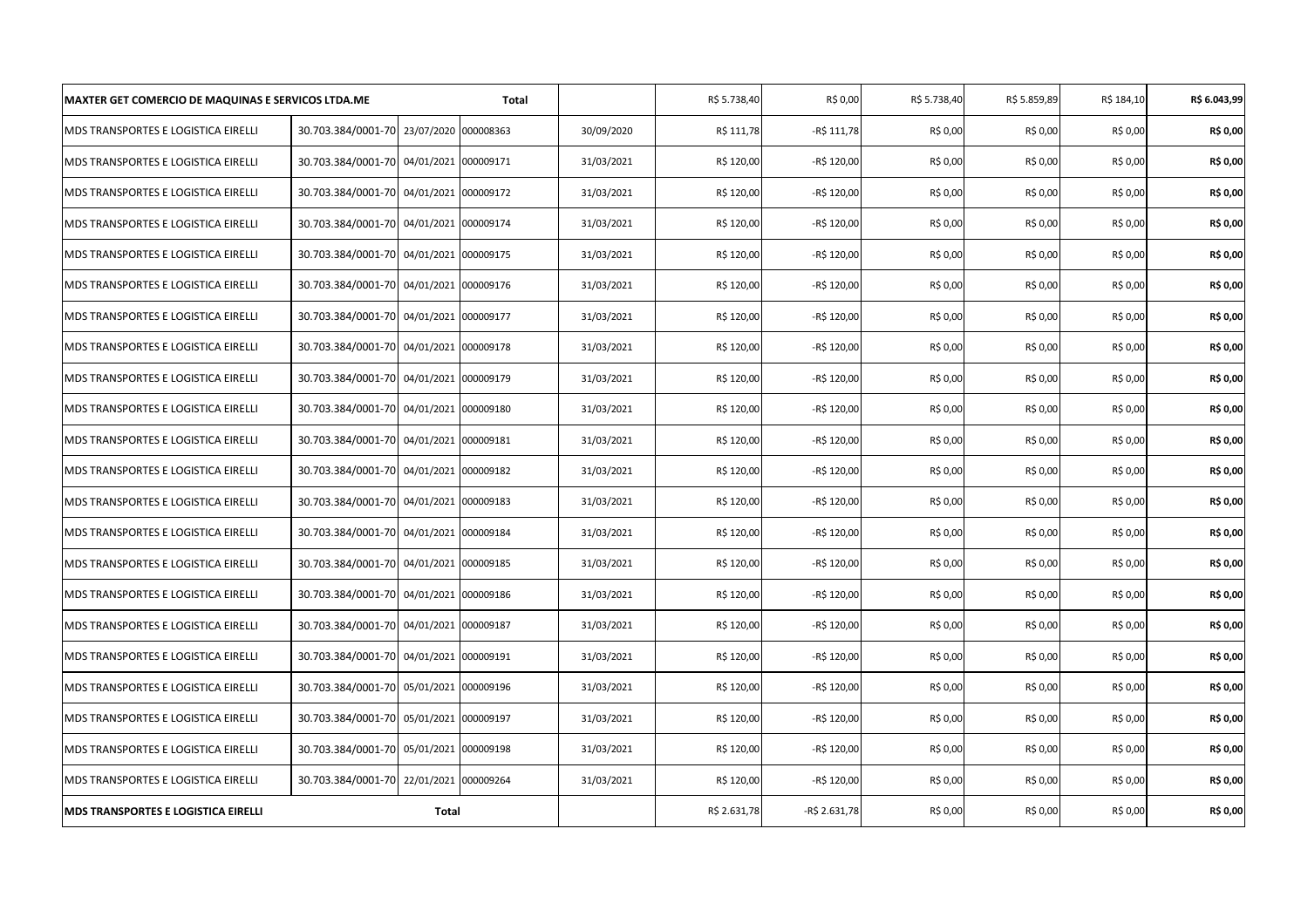| MICROMAP INFORMATICA E COMERCIO DE SU 66.731.670/0001-96                       |                                         | 22/04/2021      | 13286        | 01/06/2021 | R\$ 387,50   |          | R\$ 387,50   | R\$ 387,50   | R\$ 0,00   | R\$ 387,50   |
|--------------------------------------------------------------------------------|-----------------------------------------|-----------------|--------------|------------|--------------|----------|--------------|--------------|------------|--------------|
| MICROMAP INFORMATICA E COMERCIO DE SU 66.731.670/0001-96 22/04/2021            |                                         |                 | 13286        | 25/06/2021 | R\$ 387,50   |          | R\$ 387,50   | R\$ 387,50   | R\$ 0,00   | R\$ 387,50   |
| MICROMAP INFORMATICA E COMERCIO DE SU 66.731.670/0001-96 22/04/2021 13286      |                                         |                 |              | 15/07/2021 | R\$ 387,50   |          | R\$ 387,50   | R\$ 387,50   | R\$ 0,00   | R\$ 387,50   |
| MICROMAP INFORMATICA E COMERCIO DE SUPRIMENTOS LTDA ME                         |                                         |                 | Total        |            | R\$ 1.162,50 | R\$ 0,00 | R\$ 1.162,50 | R\$ 1.162,50 | R\$ 0,00   | R\$ 1.162,50 |
| MOREIRINHA COM REPRES. TRANNSPORTES LT 01.528.447/0001-09 21/10/2020 000000052 |                                         |                 |              | 21/10/2020 | R\$ 34,33    |          | R\$ 34,33    | R\$ 36,31    | R\$ 2,57   | R\$ 38,87    |
| MOREIRINHA COM REPRES. TRANNSPORTES LT                                         | 01.528.447/0001-09                      | 18/01/2021      | 000000053    | 18/01/2021 | R\$ 350,95   |          | R\$ 350,95   | R\$ 359,19   | R\$ 14,73  | R\$ 373,92   |
| MOREIRINHA COM REPRES. TRANNSPORTES LT                                         | 01.528.447/0001-09 27/01/2021           |                 | 000000054    | 27/01/2021 | R\$ 1.126,11 |          | R\$ 1.126,11 | R\$ 1.152,56 | R\$43,80   | R\$ 1.196,36 |
| MOREIRINHA COM REPRES. TRANNSPORTES LT                                         | 01.528.447/0001-09 01/03/2021 000000055 |                 |              | 01/03/2021 | R\$ 1.282,17 |          | R\$ 1.282,17 | R\$ 1.298,11 | R\$ 35,05  | R\$ 1.333,16 |
| MOREIRINHA COM REPRES. TRANNSPORTES LT                                         | 01.528.447/0001-09                      | 22/03/2021      | 000000056    | 22/03/2021 | R\$ 107,93   |          | R\$ 107,93   | R\$ 109,27   | R\$ 2,19   | R\$ 111,46   |
| MOREIRINHA COM REPRES. TRANNSPORTES LT                                         | 01.528.447/0001-09                      | 16/04/2021      | 000000057    | 16/04/2021 | R\$ 1.282,82 |          | R\$ 1.282,82 | R\$ 1.287,69 | R\$ 15,02  | R\$ 1.302,72 |
| MOREIRINHA COM REPRES. TRANNSPORTES LTDA ME                                    |                                         |                 | <b>Total</b> |            | R\$ 4.184,31 | R\$ 0,00 | R\$ 4.184,31 | R\$4.243,14  | R\$ 113,35 | R\$ 4.356,49 |
| ORACILDO OLIVEIRA DE MORAIS EPP                                                | 03.223.731/0001-94                      | 08/04/2021 6604 |              | 10/05/2021 | R\$ 210,00   |          | R\$ 210,00   | R\$ 210,00   | R\$ 0,77   | R\$ 210,77   |
| ORACILDO OLIVEIRA DE MORAIS EPP                                                | 03.223.731/0001-94 08/04/2021 6604      |                 |              | 24/05/2021 | R\$ 210,00   |          | R\$ 210,00   | R\$ 210,00   | R\$ 0,00   | R\$ 210,00   |
| ORACILDO OLIVEIRA DE MORAIS EPP                                                | 03.223.731/0001-94                      | 08/04/2021 6604 |              | 07/06/2021 | R\$ 210,00   |          | R\$ 210,00   | R\$ 210,00   | R\$ 0,00   | R\$ 210,00   |
| ORACILDO OLIVEIRA DE MORAIS EPP                                                | 03.223.731/0001-94                      | 08/04/2021 6791 |              | 10/05/2021 | R\$ 226,25   |          | R\$ 226,25   | R\$ 226,25   | R\$ 0,83   | R\$ 227,08   |
| ORACILDO OLIVEIRA DE MORAIS EPP                                                | 03.223.731/0001-94                      | 08/04/2021 6791 |              | 24/05/2021 | R\$ 226,25   |          | R\$ 226,25   | R\$ 226,25   | R\$ 0,00   | R\$ 226,25   |
| ORACILDO OLIVEIRA DE MORAIS EPP                                                | 03.223.731/0001-94 08/04/2021 6791      |                 |              | 07/06/2021 | R\$ 226,25   |          | R\$ 226,25   | R\$ 226,25   | R\$ 0,00   | R\$ 226,25   |
| <b>ORACILDO OLIVEIRA DE MORAIS EPP</b>                                         |                                         | Total           |              |            | R\$ 1.308,75 | R\$ 0,00 | R\$ 1.308,75 | R\$ 1.308,75 | R\$ 1,60   | R\$ 1.310,35 |
| PROTECTA EXPURGO SANEAMENTO LTDA ME                                            | 10.885.008/0001-36                      | 20/04/2021      | 000000975    | 17/05/2021 | R\$ 1.680,00 |          | R\$ 1.680,00 | R\$ 1.680,00 | R\$ 2,24   | R\$ 1.682,24 |
| PROTECTA EXPURGO SANEAMENTO LTDA ME                                            |                                         |                 | Total        |            | R\$ 1.680,00 | R\$ 0,00 | R\$ 1.680,00 | R\$ 1.680,00 | R\$ 2,24   | R\$ 1.682,24 |
| RODRIGO LUIS DA SILVA 29504626858                                              | 29.661.631/0001-33 16/09/2020 000001215 |                 |              | 28/09/2020 | R\$ 520,00   |          | R\$ 520,00   | R\$ 554,75   | R\$43,46   | R\$ 598,21   |
| RODRIGO LUIS DA SILVA 29504626858                                              | 29.661.631/0001-33 18/09/2020 000001228 |                 |              | 16/10/2020 | R\$ 940,00   |          | R\$ 940,00   | R\$ 994,17   | R\$ 71,91  | R\$ 1.066,08 |
| RODRIGO LUIS DA SILVA 29504626858                                              | 29.661.631/0001-33 01/10/2020 000001271 |                 |              | 15/10/2020 | R\$ 940,00   |          | R\$ 940,00   | R\$ 994,17   | R\$ 72,24  | R\$ 1.066,41 |
| RODRIGO LUIS DA SILVA 29504626858                                              | 29.661.631/0001-33 26/10/2020 000001357 |                 |              | 06/11/2020 | R\$ 1.090,00 |          | R\$ 1.090,00 | R\$ 1.142,65 | R\$ 74,65  | R\$ 1.217,30 |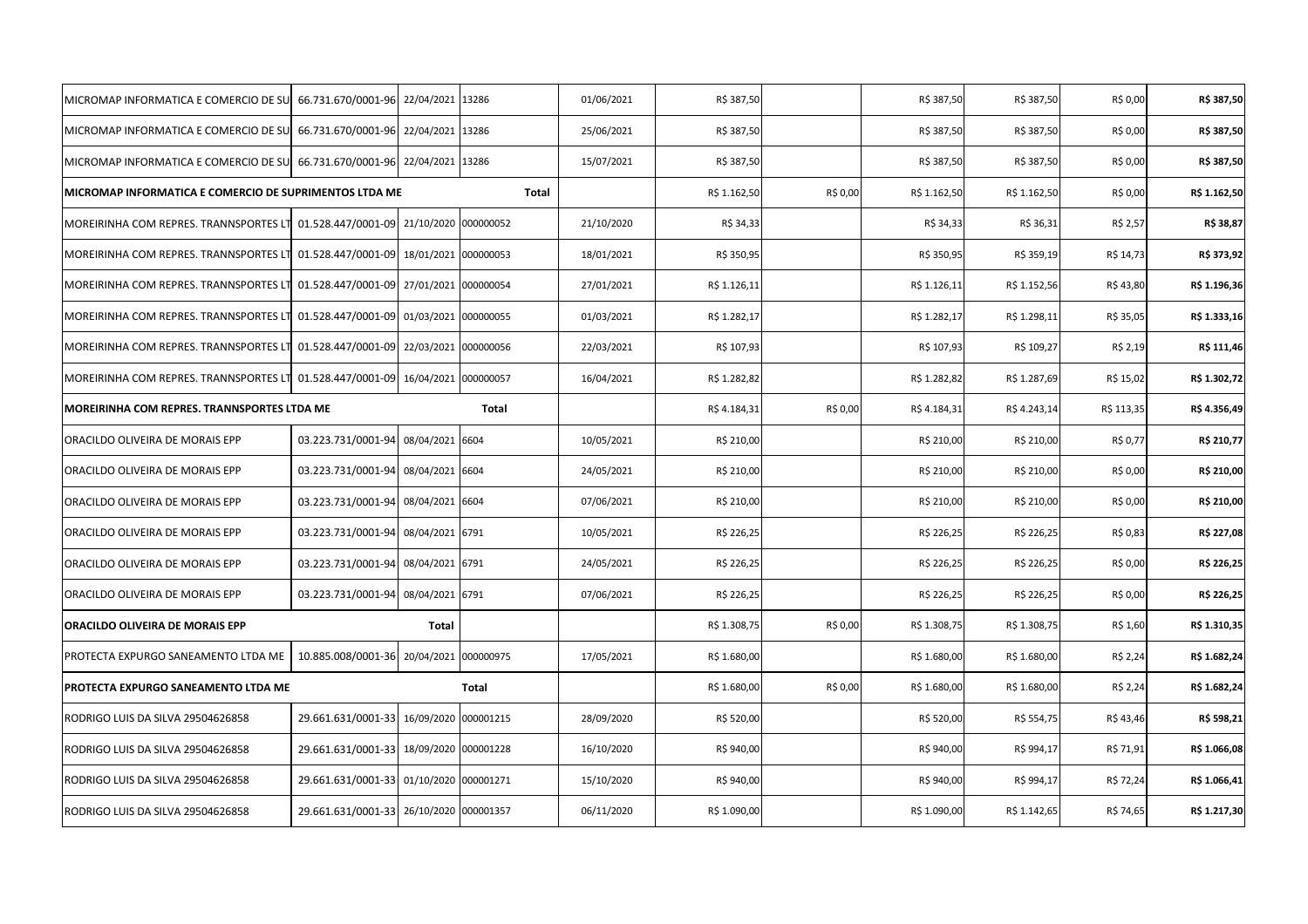| RODRIGO LUIS DA SILVA 29504626858             | 29.661.631/0001-33                          | 09/11/2020           | 000001407                | 20/11/2020 | R\$ 950,00    |          | R\$ 950,00    | R\$ 995,88    | R\$ 60,42    | R\$ 1.056,30  |
|-----------------------------------------------|---------------------------------------------|----------------------|--------------------------|------------|---------------|----------|---------------|---------------|--------------|---------------|
| RODRIGO LUIS DA SILVA 29504626858             | 29.661.631/0001-33 13/11/2020               |                      | 000001438                | 26/11/2020 | R\$ 750,00    |          | R\$ 750,00    | R\$ 786,22    | R\$ 46,13    | R\$ 832,35    |
| RODRIGO LUIS DA SILVA 29504626858             | 29.661.631/0001-33 03/12/2020 000001512     |                      |                          | 16/12/2020 | R\$ 1.500,00  |          | R\$ 1.500,00  | R\$ 1.557,65  | R\$ 81,00    | R\$ 1.638,65  |
| RODRIGO LUIS DA SILVA 29504626858             | 29.661.631/0001-33 17/12/2020 000001576     |                      |                          | 30/12/2020 | R\$ 1.500,00  |          | R\$ 1.500,00  | R\$ 1.557,65  | R\$ 73,73    | R\$ 1.631,38  |
| RODRIGO LUIS DA SILVA 29504626858             |                                             | Total                |                          |            | R\$ 8.190,00  | R\$ 0,00 | R\$ 8.190,00  | R\$ 8.583,15  | R\$ 523,53   | R\$ 9.106,68  |
| ROGERIO AGOSTINHO ALVES DE CARVALHO - E       | 02.873.083/0001-59 26/04/2021 001-000006164 |                      |                          | 24/05/2021 | R\$ 669,00    |          | R\$ 669,00    | R\$ 669,00    | R\$ 0,00     | R\$ 669,00    |
| ROGERIO AGOSTINHO ALVES DE CARVALHO - E       | 02.873.083/0001-59                          |                      | 03/05/2021 001-000006170 | 31/05/2021 | R\$ 185,70    |          | R\$ 185,70    | R\$ 185,70    | R\$ 0,00     | R\$ 185,70    |
| ROGERIO AGOSTINHO ALVES DE CARVALHO - E       | 02.873.083/0001-59 06/05/2021 001-000006176 |                      |                          | 07/06/2021 | R\$ 391,30    |          | R\$ 391,30    | R\$ 391,30    | R\$ 0,00     | R\$ 391,30    |
| ROGERIO AGOSTINHO ALVES DE CARVALHO - E       | 02.873.083/0001-59 06/05/2021 001-000006176 |                      |                          | 17/06/2021 | R\$ 391,30    |          | R\$ 391,30    | R\$ 391,30    | R\$ 0,00     | R\$ 391,30    |
| ROGERIO AGOSTINHO ALVES DE CARVALHO - E       | 02.873.083/0001-59 14/05/2021 001-000006188 |                      |                          | 12/06/2021 | R\$ 864,17    |          | R\$ 864,17    | R\$ 864,17    | R\$ 0,00     | R\$ 864,17    |
| ROGERIO AGOSTINHO ALVES DE CARVALHO - EPP     |                                             |                      | Total                    |            | R\$ 2.501,47  | R\$ 0,00 | R\$ 2.501,47  | R\$ 2.501,47  | R\$ 0,00     | R\$ 2.501,47  |
| ROGERIO DE J.LOPES UNIFORMES ME               | 03.379.993/0001-42 29/04/2021 001-000012277 |                      |                          | 18/06/2021 | R\$ 939,75    |          | R\$ 939,75    | R\$ 939,75    | R\$ 0,00     | R\$ 939,75    |
| ROGERIO DE J.LOPES UNIFORMES ME               | 03.379.993/0001-42 29/04/2021 001-000012277 |                      |                          | 18/07/2021 | R\$ 939,75    |          | R\$ 939,75    | R\$ 939,75    | R\$ 0,00     | R\$ 939,75    |
| ROGERIO DE J.LOPES UNIFORMES ME               |                                             | Total                |                          |            | R\$ 1.879,50  | R\$ 0,00 | R\$ 1.879,50  | R\$ 1.879,50  | R\$ 0,00     | R\$ 1.879,50  |
| RPS BRUM REPRES PRODUTOS ALIMENTICIOS         | 07.894.477/0001-07 19/03/2021               |                      | 202100203                | 29/03/2021 | R\$ 568,41    |          | R\$ 568,41    | R\$ 575,48    | R\$ 10,17    | R\$ 585,64    |
| RPS BRUM REPRES PRODUTOS ALIMENTICIOS LTDA ME |                                             |                      | Total                    |            | R\$ 568,41    | R\$ 0,00 | R\$ 568,41    | R\$ 575,48    | R\$ 10,17    | R\$ 585,64    |
| TUDO EM ORDEM PROMOCOES DE VENDAS LT          | 09.464.654/0001-40                          | 01/11/2019           | 000002879                | 16/11/2019 | R\$ 3.000,00  |          | R\$ 3.000,00  | R\$ 3.294,93  | R\$ 606,27   | R\$ 3.901,19  |
| TUDO EM ORDEM PROMOCOES DE VENDAS LT          | 09.464.654/0001-40 02/12/2019 000002911     |                      |                          | 15/12/2019 | R\$ 3.000,00  |          | R\$ 3.000,00  | R\$ 3.277,23  | R\$ 571,33   | R\$ 3.848,56  |
| TUDO EM ORDEM PROMOCOES DE VENDAS LT          | 09.464.654/0001-40                          | 03/12/2019 000002919 |                          | 15/12/2019 | R\$ 6.500,00  |          | R\$ 6.500,00  | R\$ 7.100,67  | R\$ 1.237,88 | R\$ 8.338,55  |
| TUDO EM ORDEM PROMOCOES DE VENDAS LT          | 09.464.654/0001-40 07/01/2020               |                      | 000002942                | 15/01/2020 | R\$ 6.250,00  |          | R\$ 6.250,00  | R\$ 6.745,27  | R\$ 1.106,22 | R\$ 7.851,50  |
| TUDO EM ORDEM PROMOCOES DE VENDAS LT          | 09.464.654/0001-40 05/02/2020               |                      | 000002966                | 17/02/2020 | R\$ 6.049,90  |          | R\$ 6.049,90  | R\$ 6.516,93  | R\$ 997,09   | R\$ 7.514,02  |
| TUDO EM ORDEM PROMOCOES DE VENDAS LTDA-ME     |                                             |                      | Total                    |            | R\$ 24.799,90 | R\$ 0,00 | R\$ 24.799,90 | R\$ 26.935,03 | R\$4.518,79  | R\$ 31.453,82 |
| UNNIROYAL QUIMICA LTDA - EPP                  | 07.541.738/0001-05 29/12/2020               |                      | 000011440                | 26/01/2021 | R\$ 974,00    |          | R\$ 974,00    | R\$ 996,88    | R\$ 38,21    | R\$ 1.035,09  |
| UNNIROYAL QUIMICA LTDA - EPP                  | 07.541.738/0001-05 05/01/2021 000009410     |                      |                          | 02/02/2021 | R\$ 2.346,25  |          | R\$ 2.346,25  | R\$ 2.394,90  | R\$ 86,22    | R\$ 2.481,11  |
|                                               |                                             |                      |                          |            |               |          |               |               |              |               |